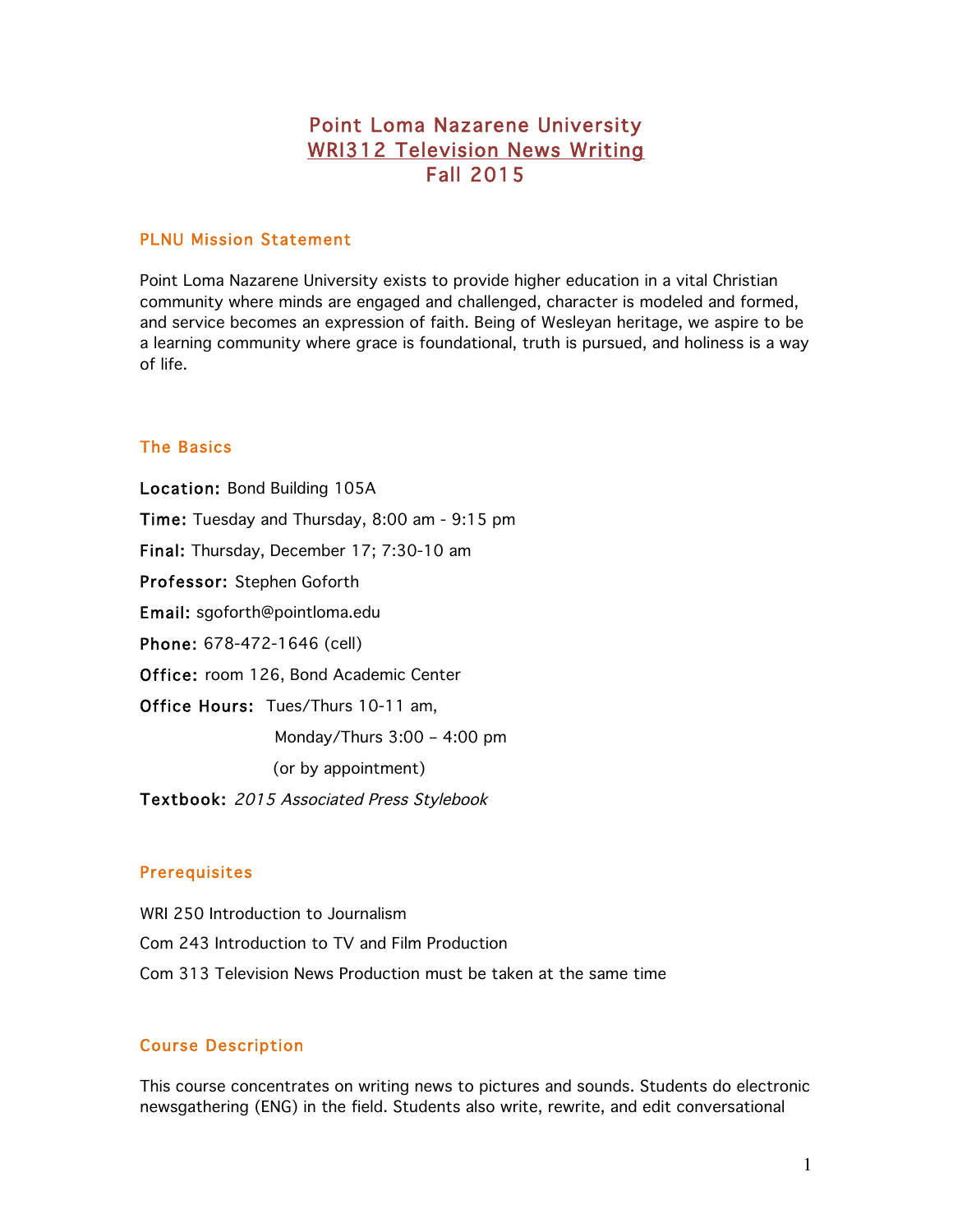hard news and feature news stories with the distinctive journalistic and production values of television in mind. Offered in the fall semester of odd years typically.

# Broadcast Journalism Program Learning Outcomes (PLOs)

- 1. Students will identify and articulate the historical development and democratic function of broadcast, print and online media in the U.S.
- 2. Students will write news copy clearly and accurately according to news values appropriate to a variety of formats and platforms.
- 3. Students will write news copy clearly and accurately according to news values appropriate to a variety of formats and platforms.
- 4. Students will employ aural and delivery skills appropriate to various news performance situations.
- 5. Students will demonstrate professional socialization skills in various news media environments.
- 6. Students will describe major ethical theories and professional codes, apply them to ethical dilemmas, and defend the application of the theory and code to a given situation as a Christian communicator.

# Text and Articles

Articles and links will be posted on Canvas related to our discussions throughout the semester. You will be responsible for knowing the material for tests and completing any assignments given out any day you miss. If you miss an in-class exercise for an unexcused absence, you will be given a zero. These quizzes and exercises cannot be made up.

# Criterion for Success

Total points obtained on each of the areas listed in grading will be converted based on the indicated percentage and your final grade will be computed based on the following scale:

> A 90 – 100% B 80 – 89%  $C$  70 – 79%  $D$  60 – 69% F Below - 60%

No plus/minuses grades will be given.

Breakdown of Grading Percentages:

| Daily Quizzes and Class work | 60% |
|------------------------------|-----|
| Attendance and Participation | 10% |
| Midterm                      | 15% |
| Final                        | 15% |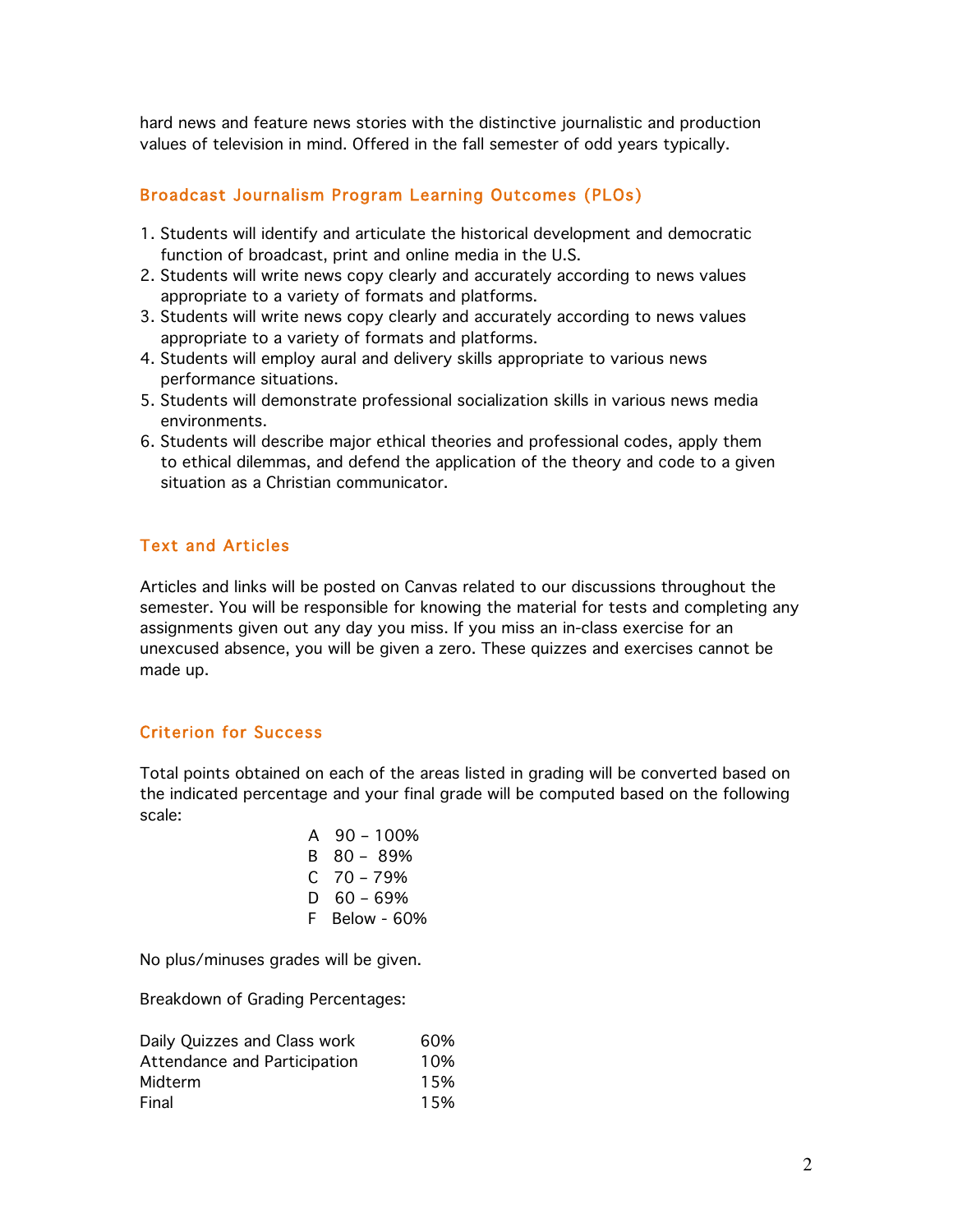# Participation

This course requires your active involvement. If you want to learn as much as possible, you should come to class ready to initiate ideas, share relevant experiences, reflect on what others say, and discuss the readings, videos, etc. Strive to see other points of view and consider them critically. As a member of this class you are expected to be respectful toward others and their views, even when they radically oppose your beliefs. Listen respectfully to others but don't shy away from expressing your own ideas. Don't be afraid to wade in and soak up all you can.

I'll be asking your opinion on some controversial issues. I don't want you to simply reflect back what you believe I already think. I want to hear your own opinion. Be ready to not only explain but defend your positions.

# Attendance

Missing a class means losing points for attendance, participation and in class work. If you must miss a class for a valid reason (illness, family emergency, school activity etc) then documentation will be required.

Tardiness disrupts the class environment and hinders your own learning. If you arrive after the role has been sent around for everyone to sign in, you'll be docked half of an absence. You will also lose half credit for class attendance any day you leave early.

Please read the Class Attendance section of your PLNU Catalog, carefully. If students miss more than 10% of class meetings (approx. 4 for a MWF course and 3 classes for a TTH course), faculty members may file a written report which may result in deenrollment from the course. If you miss more than 20% of class meetings (approx. 8 for a MWF course and 6 classes for a TTH course), you may be de-enrolled without notice. De-enrollment may have serious consequences on residence, athletic, and scholarship requirements; it may also necessitate a reduction or loss in your financial aid.

Articles and links will be posted on Canvas related to our discussions throughout the semester. You will be responsible for knowing the material for tests and completing any assignments given out any day you miss. If you miss an in-class exercise for an unexcused absence, you will be given a zero. These quizzes and exercises cannot be made up.

Attendance is vital to your success in this class both because of the quizzes you will need to take and the fact that the class discussion will lead to both potential essay topics as well as questions for the final exam.

# LJML Departmental Mission Statement

Welcome to the Department of Literature, Journalism and Modern Languages. Embodying the core values of a Christian liberal arts education in the Wesleyan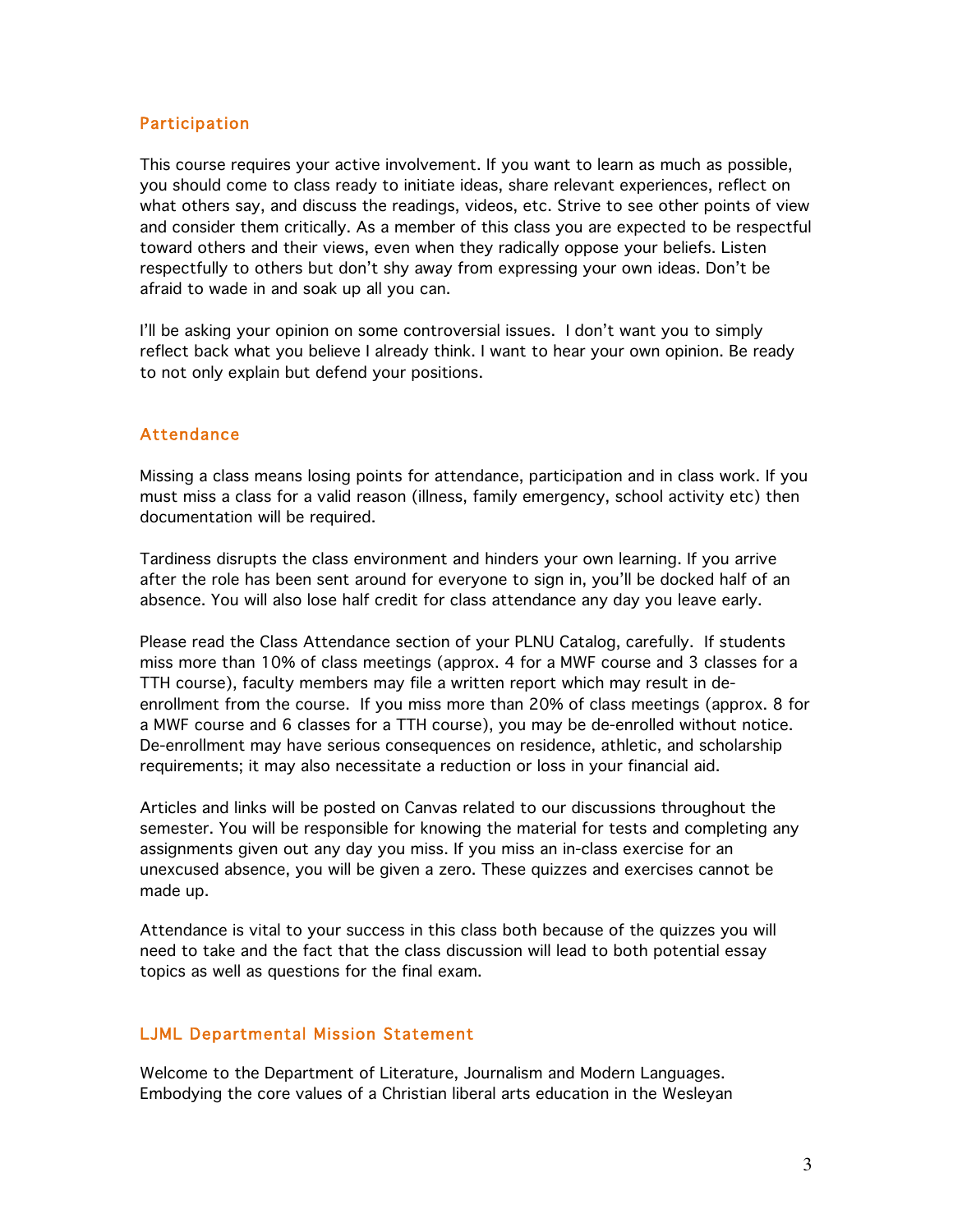theological tradition, and focusing on the power of language and story to shape us and our world, the LJML Department and programs will provide students with knowledge, skills, and experiences to equip them to understand, interpret, analyze, evaluate, and create texts as linguistic and/or artistic expressions of diverse human experiences. We value reading, writing, researching, speaking, and discussing as profound means of participating in the redemptive work of God in all of creation. The following document will provide you with the information sources and information guidelines to University and Departmental policies that apply to all courses taken in this Department.

#### FERPA (Family Educational rights and Privacy Act)

In compliance with federal law, neither PLNU student ID nor social security number should be used in publically posted grades or returned sets of assignments without student written permission. This class will meet the federal requirements by (each faculty member choose one strategy to use: distributing all grades and papers individually; requesting and filing written student permission; or assigning each student a unique class ID number not identifiable on the alphabetic roster.). Also in compliance with FERPA, you will be the only person given information about your progress in this class unless you have designated others to receive it in the "Information Release" section of the student portal. See Policy Statements in the undergrad student catalog.

#### Academic Honesty

The Point Loma Nazarene University community holds the highest standards of honesty and integrity in all aspects of university life. Any violation of the university's commitment is a serious affront to the very nature of Point Loma's mission and purpose.

Violations of academic honesty include cheating, plagiarism, falsification, aiding academic dishonesty, and malicious interference.

Cheating is the use of unauthorized assistance that results in an unfair advantage over other students. It includes but is not limited to: Bringing and/or using unauthorized notes, technology or other study aids during an examination; looking at other students' work during an exam or in an assignment where collaboration is not allowed; attempting to communicate with other students in order to get help during an exam or in an assignment where collaboration is not allowed; obtaining an examination prior to its administration; allowing another person to do one's work and submitting it as one's own; submitting work done in one class for credit in another without the instructor's permission.

Plagiarism is the use of an idea, phrase or other materials from a source without proper acknowledgment of that source. It includes but is not limited to: The use of an idea, phrase, or other materials from a source without proper acknowledgment of that specific source in a work for which the student claims authorship; the misrepresentation and/or use of sources used in a work for which the student claims authorship; the use of papers purchased online as all or part of an assignment for which the student claims authorship; submitting written work, such as laboratory reports, computer programs, or papers,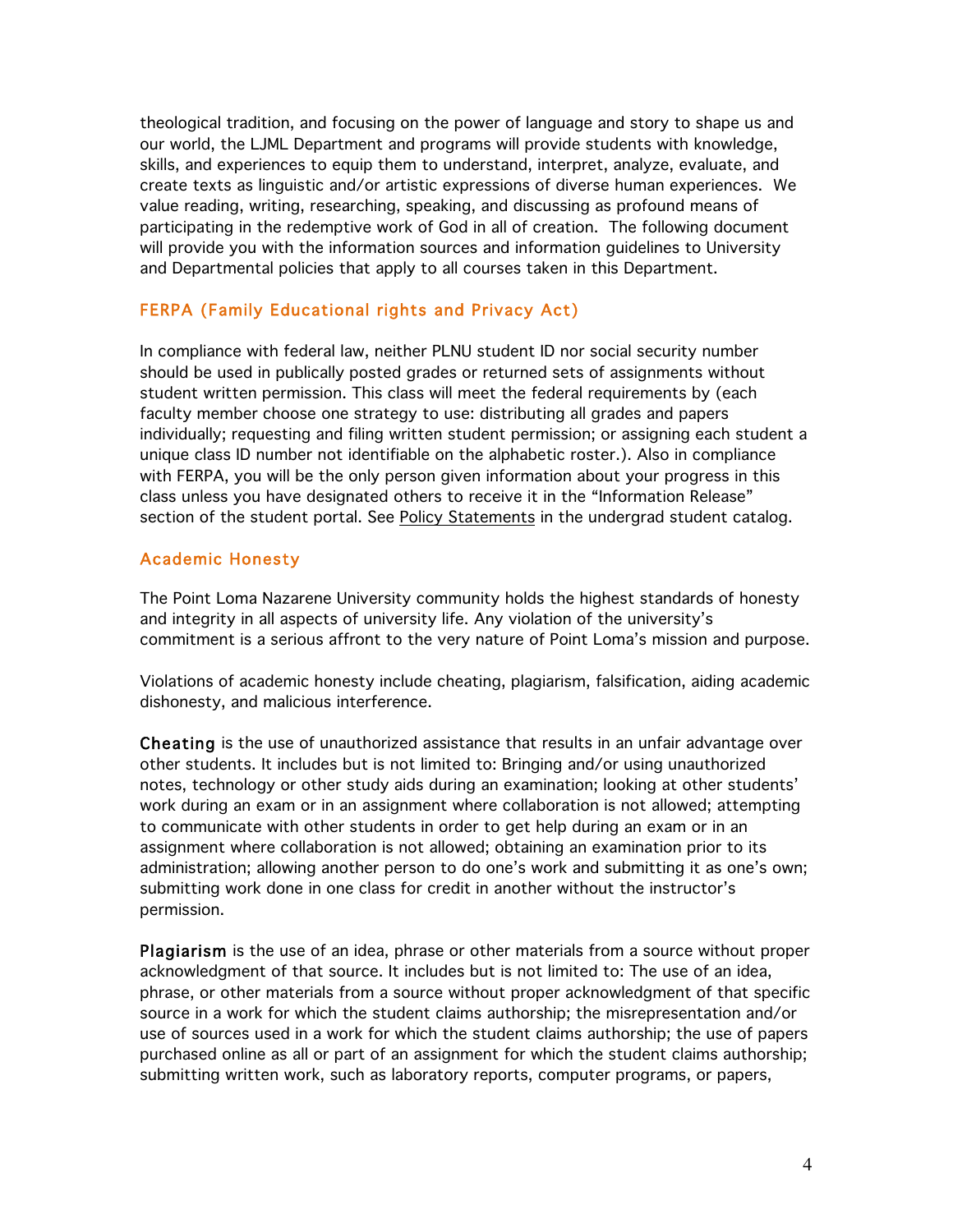which have been copied from the work of other students, with or without their knowledge and consent.

Falsification is the alteration of information or forging of signatures on academic forms or documents. It includes but is not limited to: using improper methods of collecting or generating data and presenting them as legitimate; altering graded work and submitting it for re-grading; falsifying information on official academic documents such as drop/add forms, incomplete forms, petitions, recommendations, letters of permission, transcripts or any other university document; misrepresenting oneself or one's status in the university.

Aiding academic dishonesty is assisting another person in violating the standards of academic honesty. It includes but is not limited to: Allowing other students to look at one's own work during an exam or in an assignment where collaboration is not allowed; providing information, material, or assistance to another person knowing that it may be used in violation of academic honesty policies; providing false information in connection with any academic honesty inquiry.

Malicious intent is misuse of academic resources or interference with the legitimate academic work of other students. It includes but is not limited to: removing books, journals or pages of these from the library without formal checkout; hiding library materials; refusing to return reserve readings to the library; damaging or destroying the projects, lab or studio work or other academic product of fellow students.

A student remains responsible for the academic honesty of work submitted in PLNU courses and the consequences of academic dishonesty beyond receipt of the final grade in the class and beyond the awarding of the diploma. Ignorance of these catalog policies will not be considered a valid excuse or defense. Students may not withdraw from a course as a response to a consequence.

# Response Procedure

The following response procedure is recommended to faculty who discover a violation of academic honesty:

1. Fact-finding: The faculty member should attempt to speak or otherwise communicate informally with the student as a first step.

2. Communication of Consequence: Once the violation is discovered, the instructor should send a written communication to the student regarding the incident and the consequences. Instructors can give students an "F" on a specific assignment or an "F" in the course as a consequence of violations of academic honesty.

3. Internal Communication: The instructor should send a report of the incident to the department chair or school dean, the college dean, the Vice President for Student Development and the Vice Provost for Academic Administration. The report should include a description of the violation, the action taken, and evidence of the violation. The official record of the incident is maintained by the Office of the Vice President for Student Development.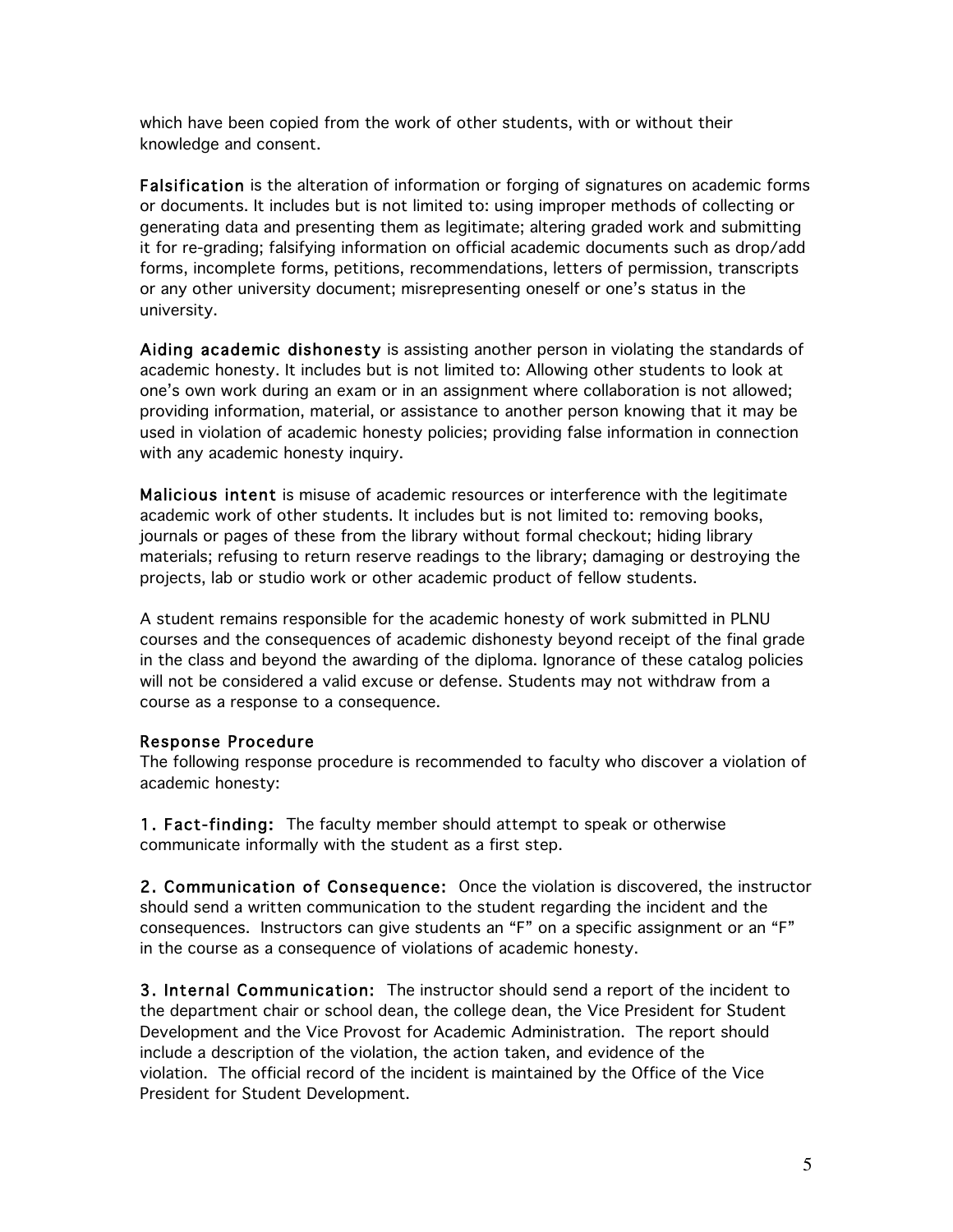4. Further action: Prior instances of misconduct under this or other student conduct policies should be considered in determining disciplinary action for a present violation. As the Vice President for Student Development and the appropriate college dean consult, if additional action seems necessary it would be taken after consultation with the reporting instructor and communicated in writing to the student. Depending upon the seriousness of the incident or pattern of incidents, further actions can include probation, suspension or expulsion.

# Appeal Procedure

The following appeal procedure should be used by a student who wishes to appeal consequences associated with a finding of academic dishonesty:

1. Instructor: The student should present a written appeal of the penalty to the instructor involved. The instructor should respond in writing, with a copy of the response also sent to the department chair.

2. Department Chair or School Dean: In the event that satisfactory resolution to the appeal is not achieved between the student and the instructor, the student may submit the appeal in writing to the department chair or school dean, who will review the appeal and send a written ruling to the student and instructor.

3. College Dean: Student appeals not resolved at the departmental or school level should be taken to the appropriate college dean for review. The college dean will review the appeal and send a written ruling to the student, instructor and department chair or school dean.

4. Administrative Committee: Student appeals not resolved at the college dean level can be submitted to an administrative committee including an academic administrator of the student's choice, the Provost or a designee, the Vice Provost for Academic Administration, and the Vice-President for Student Development or a designee. The appeal decision reached by this committee is final.

Revision based on review academic honesty policies at Purdue University, University of Notre Dame, Wheaton College, Azusa Pacific University and The University of Rochester. Definitions based on those at The University of Rochester and used by permission.

# LJML Academic Honesty Policy

The LJML Department deems intellectual and academic integrity critical to academic success and personal development; therefore, any unethical practice will be detrimental to the student's academic record and moral character. Students who present the work of others as if it were their own commit plagiarism. Presenting another's work as one's own includes, but is not limited to, borrowing another student's work, buying a paper, and using the thoughts or ideas of others as one's own (using information in a paper without citation). Plagiarized work will result in a failing grade for the assignment and possibly for the course. In either event, a written report will be filed with the department chair and the area dean. The dean will review the report and submit it to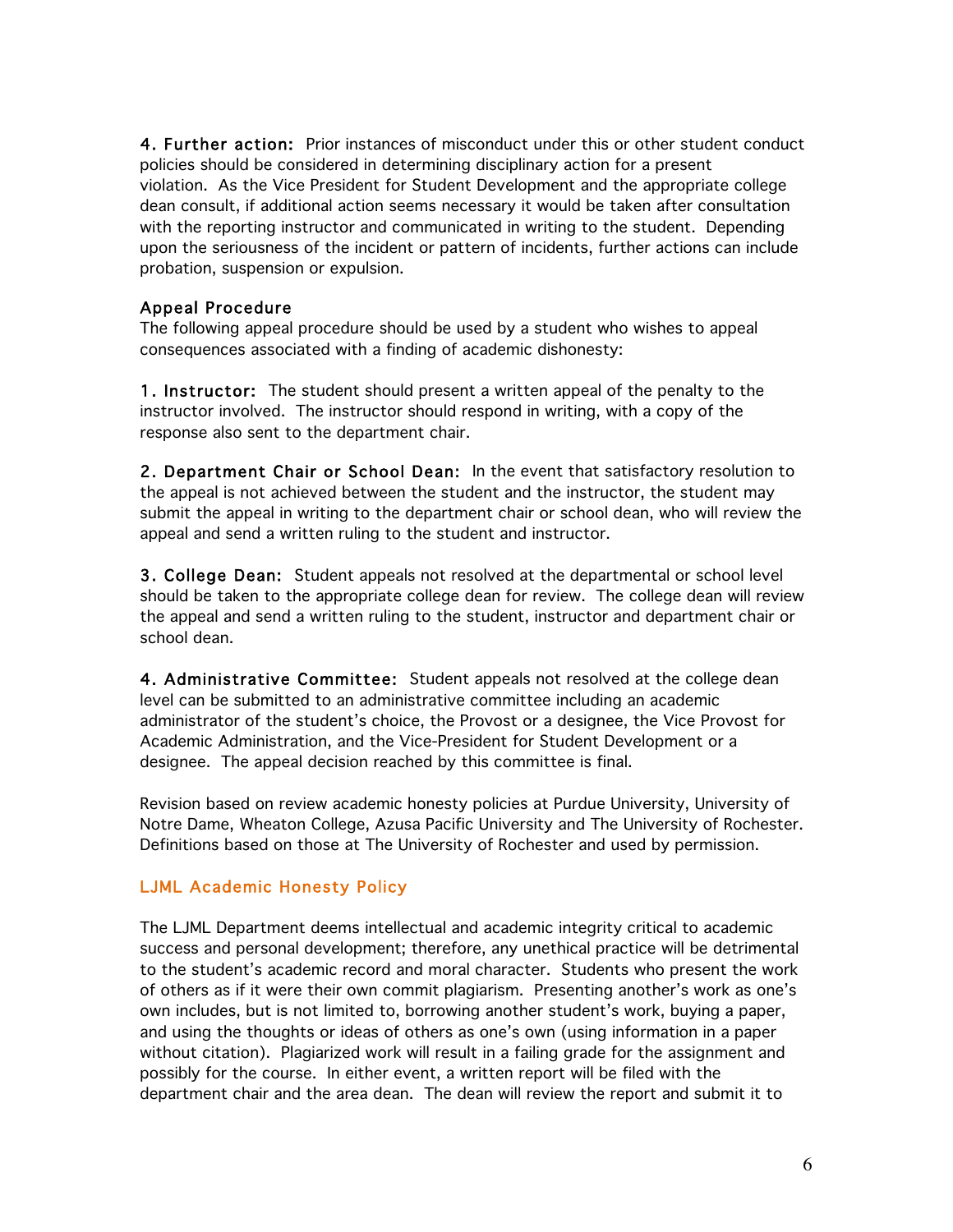the Provost and the Vice President for Student Development. It will then be placed in the student's academic file.

# Public Discourse

Much of the work we will do in this class is cooperative, by nature of the class discussions and general feedback given to written work and/projects; thus you should think of all your writing and speaking for and in class as public, not private, discourse. By continuing in this class, you acknowledge that your work will be viewed by others in the class.

# Inclusive Language

Because the Literature, Journalism, and Modern Language department recognizes the power of language, all public language used in this course, including written and spoken discourse, will be inclusive. This standard is outlined by all major academic style guides, including MLA, APA, and Chicago, and is the norm in university-level work.

#### Diversity Statement

Point Loma Nazarene University is committed to diversity in the classroom, in its publications and in its various organizations and components. Faculty and staff recognize that the diverse backgrounds and perspectives of their colleagues and students are best served through respect toward gender, disability, age, socioeconomic status, ethnicity, race, culture and other personal characteristics. In addition, the department of Literature, Journalism, and Modern Languages is committed to taking a leadership position that calls for promoting a commitment to diversity in and out of the classroom and in the practices of writing, journalism, and the study of literature and languages.

# Academic Accommodations

While all students are expected to meet the minimum academic standards for completion of this course as established by the instructor, students with disabilities may require academic accommodations. At Point Loma Nazarene University, students requesting academic accommodations must file documentation with the Disability Resource Center (DRC), located in the Bond Academic Center. Once the student files documentation, the Disability Resource Center will contact the student's instructors and provide written recommendations for reasonable and appropriate accommodations to meet the individual learning needs of the student. This policy assists the University in its commitment to full compliance with Section 504 of the Rehabilitation Act of 1973, the Americans with Disabilities (ADA) Act of 1990, and ADA Amendments Act of 2008, all of which prohibit discrimination against students with disabilities and guarantee all qualified students equal access to and benefits of PLNU programs and activities.

Students have the right to appeal decisions regarding academic accommodations. In order to provide prompt and equitable resolution, the student must submit a written or